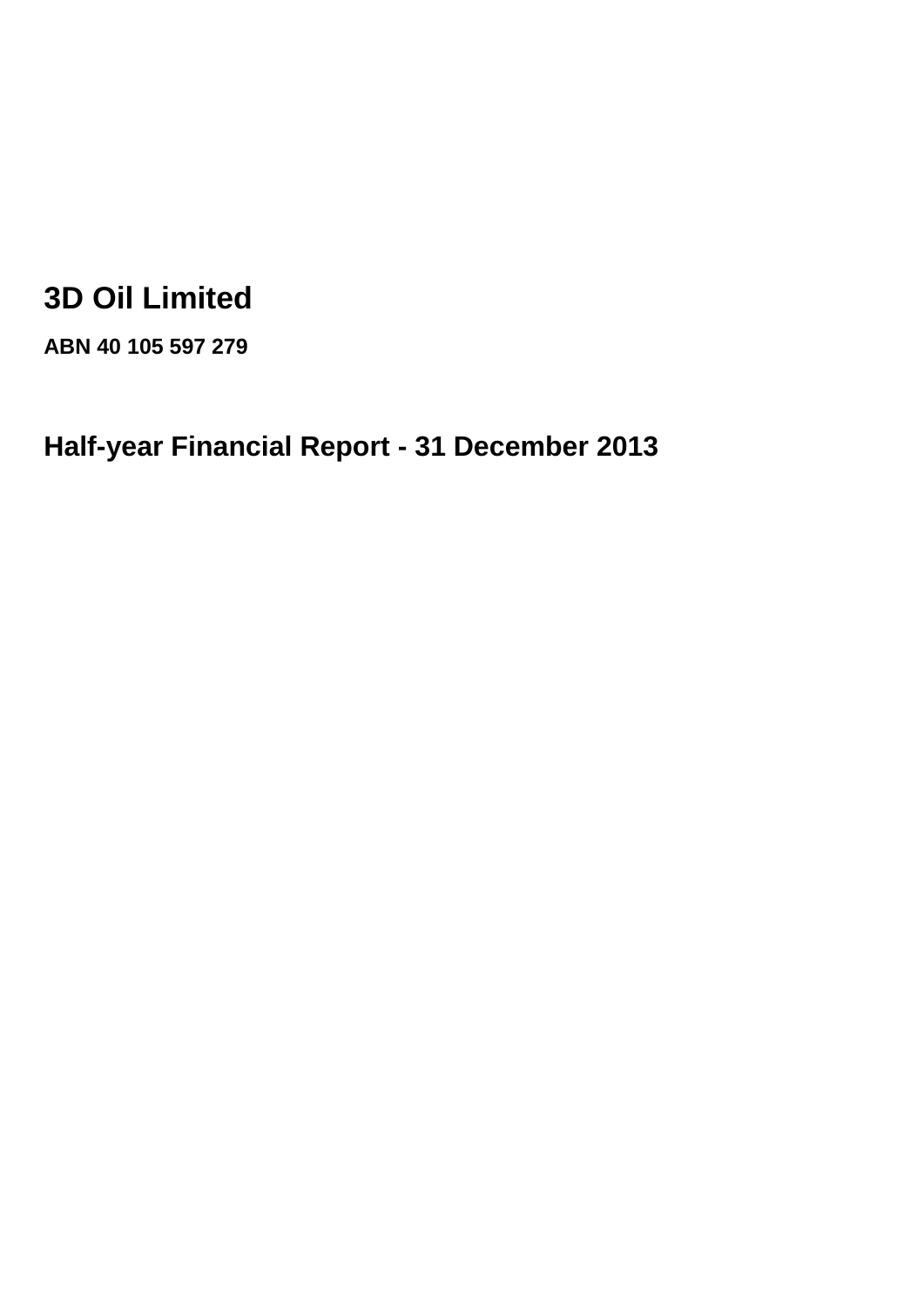#### **3D Oil Limited Contents 31 December 2013**

| Corporate directory                                                  | 2  |
|----------------------------------------------------------------------|----|
| Review of operations                                                 | 3  |
| Directors' report                                                    | 5  |
| Auditor's independence declaration                                   |    |
| Statement of profit or loss and other comprehensive income           | 8  |
| Statement of financial position                                      | 9  |
| Statement of changes in equity                                       | 10 |
| Statement of cash flows                                              | 11 |
| Notes to the financial statements                                    | 12 |
| Directors' declaration                                               | 17 |
| Independent auditor's review report to the members of 3D Oil Limited | 18 |
|                                                                      |    |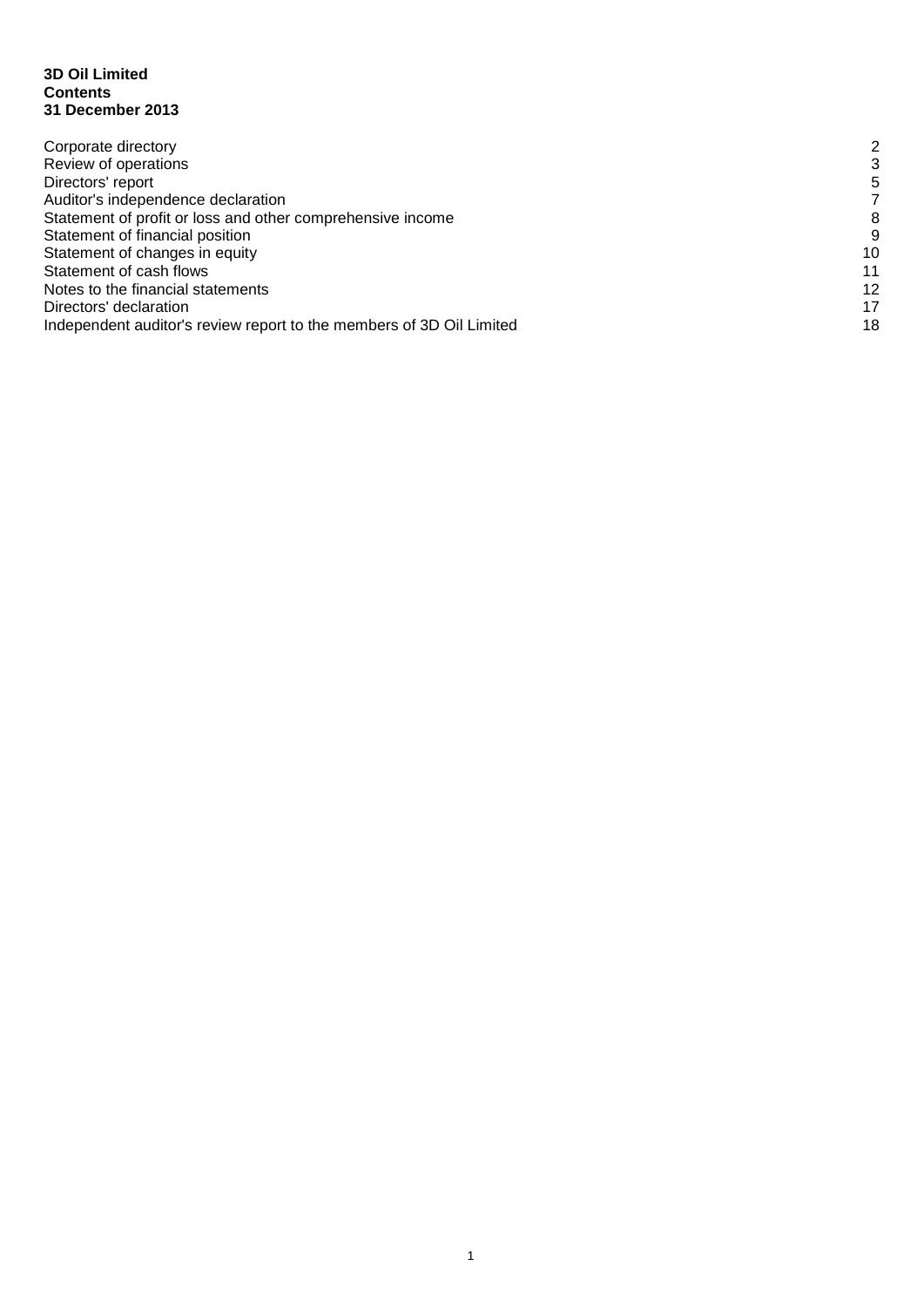# **3D Oil Limited Corporate directory 31 December 2013**

| <b>Directors</b>            | Campbell Horsfall (Non-Executive Chairman)<br>Noel Newell (Managing Director)<br>Melanie J Leydin (Non-Executive Director)<br>Dr Kenneth Pereira (Non-Executive Director) |
|-----------------------------|---------------------------------------------------------------------------------------------------------------------------------------------------------------------------|
| Company secretary           | Melanie J Leydin                                                                                                                                                          |
| Registered office           | Level 5, 164 Flinders Lane<br>Melbourne, VIC 3000<br>Telephone: (03) 9650 9866                                                                                            |
| Principal place of business | Level 5, 164 Flinders Lane<br>Melbourne, VIC 3000                                                                                                                         |
| Share register              | Computershare Investor Services Pty Ltd<br>452 Johnston Street<br>Abbotsford Victoria 3067<br>Telephone: (03) 9415 5000                                                   |
| Auditor                     | <b>Grant Thornton Audit Pty Ltd</b><br><b>Chartered Accountants</b><br>The Rialto, Level 30, 525 Collins Street<br>Melbourne Victoria 3000                                |
| Solicitors                  | Baker & McKenzie<br>Level 19, 181 William Street<br>Melbourne Victoria 3000                                                                                               |
| Stock exchange listing      | 3D Oil Limited shares are listed on the Australian Securities Exchange (ASX code:<br>TDO)                                                                                 |
| Website                     | www.3doil.com.au                                                                                                                                                          |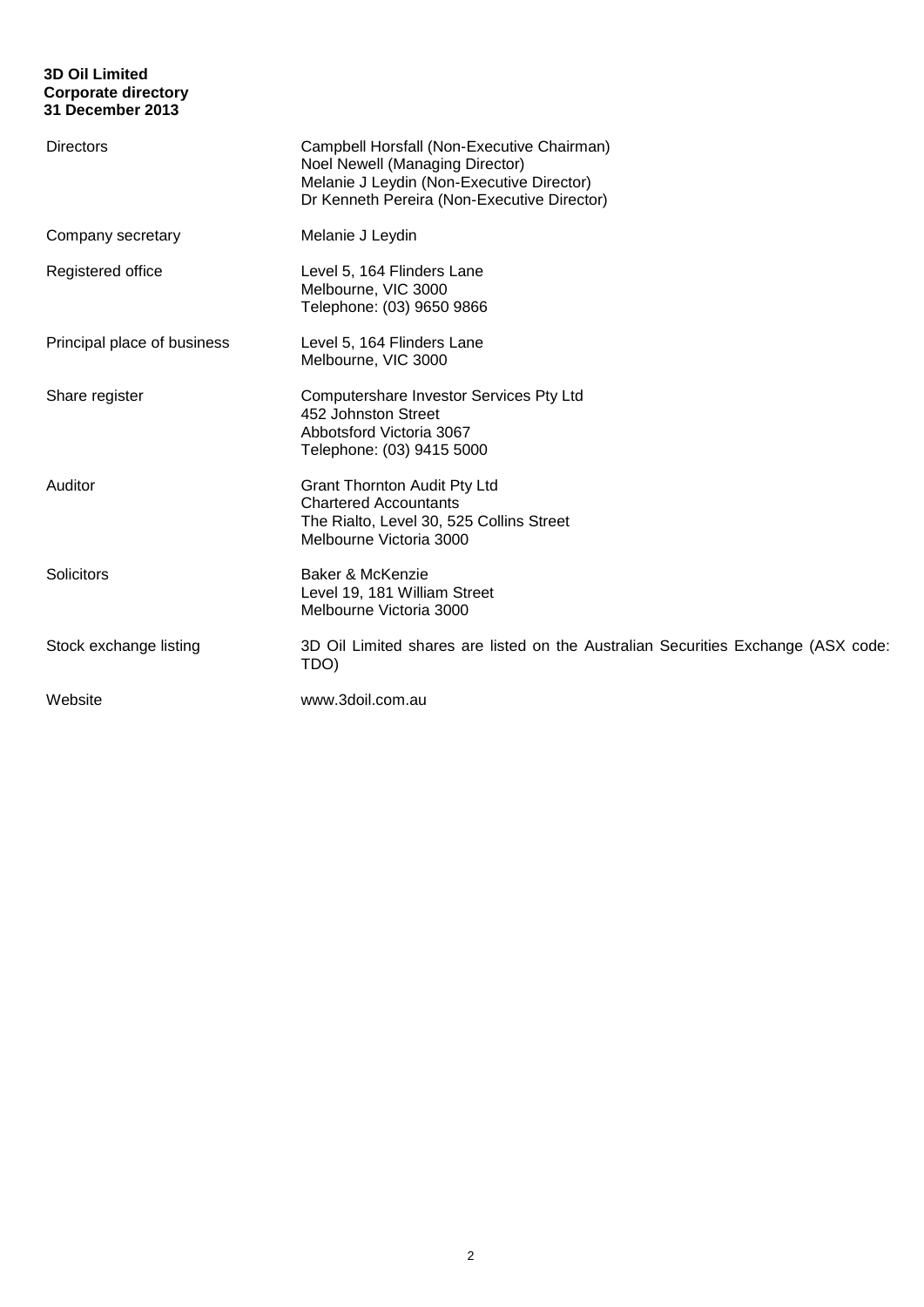# *VIC/P57, Gippsland Basin Offshore Victoria*

Exploration permit VIC/P57 is located in the north-west of the offshore Gippsland Basin and is held by a joint venture (JV) comprised of TDO 49.9% and Carnarvon Hibiscus Pty Ltd (Hibiscus) as Operator with 50.1%. Hibiscus is a wholly owned subsidiary of Hibiscus Petroleum Berhad (KLSE: HIBISCS). VIC/P57 contains a diverse portfolio of exploration prospects and leads that reflect the prospectivity of this world-class oil province.

TDO retains responsibility for 'subsurface' operations within the JV and as such conducts exploration geoscience and related activities. During the period, exploration effort focussed on the Sea Lion and Felix prospects. The Sea Lion prospect has been matured to final proposal status, while work on Felix, including incorporating reprocessed 3D seismic, is at an earlier stage. The JV has not yet selected its preferred target for the Year 3 exploration well.



*Location map for VIC/P57 and VIC/L31*

# *VIC/L31, Gippsland Basin Offshore Victoria*

On 5 December 2013, the National Offshore Petroleum Titles Administrator (NOPTA) granted the JV a Production Licence, VIC/L31, over the West Seahorse (WSH) Oil Field within VIC/P57. VIC/L31 has been in effect excised from VIC/P57 exploration permit which continues in force with unchanged ownership and commitments. During the period, the JV achieved a number of milestones on the path to development and production at WSH. In addition to the granting of the Licence, these milestones included:

- West Seahorse Field Development Plan approved by NOPTA.
- Independent Reserves Assessment by Gaffney Cline & Associates completed for West Seahorse Oil Field.
- Environmental approval for West Seahorse project received under the EPBC Act.
- Front End Engineering and Design (FEED) for WSH largely completed by engineering firm Worley Parsons.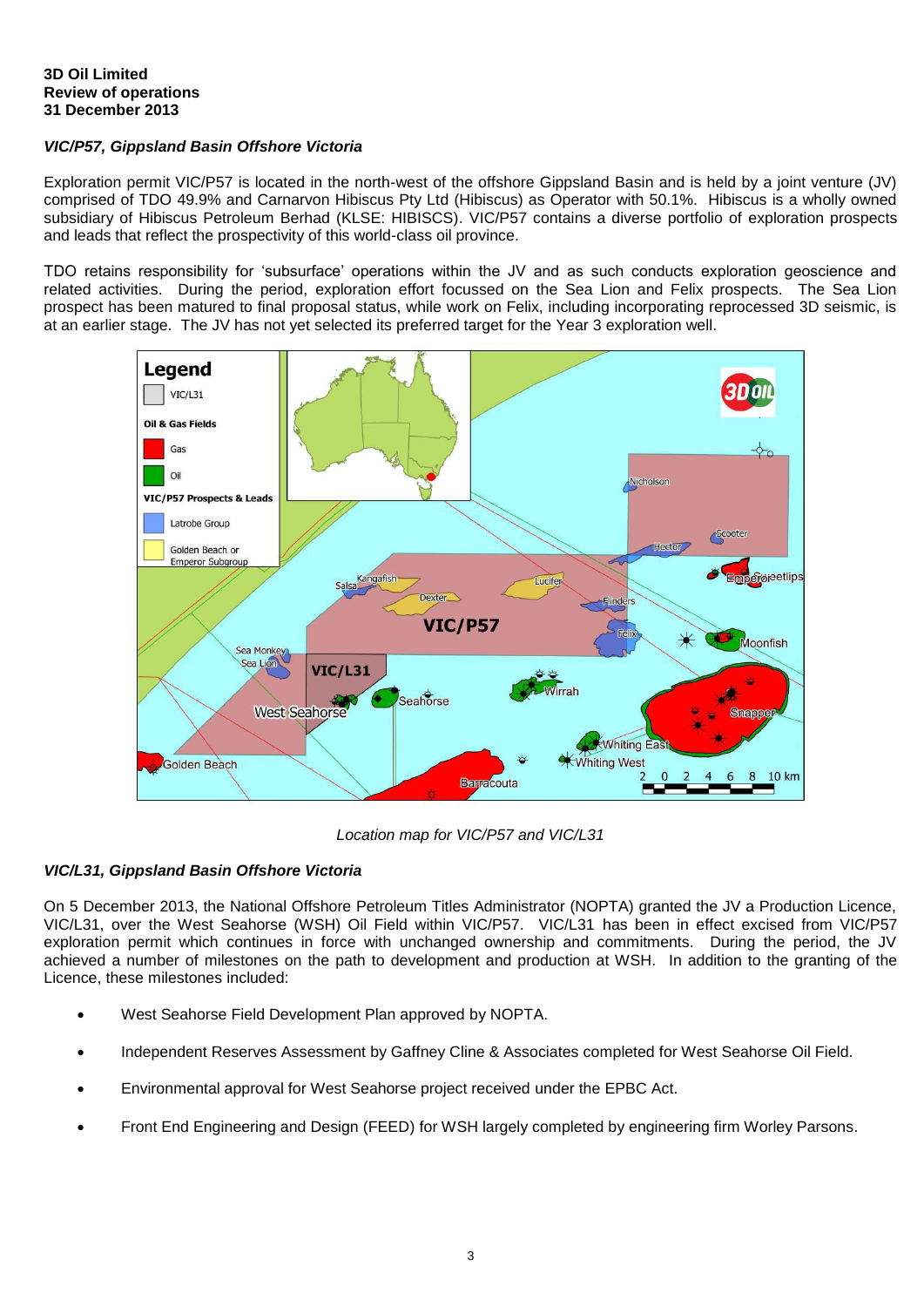# **3D Oil Limited Review of operations 31 December 2013**

# *T/49P, Otway Basin, offshore Tasmania*

Exploration permit T/49P was awarded to TDO in May 2013. The permit is located in the offshore Otway Basin of Tasmania and covers an area of 4,960 km2 in water depths generally no greater than 100m. It is lightly explored and lies adjacent to the Thylacine and Geographe gas fields which are in production and have a combined gas in place ("GIP") of over 2 TCF.



*T49/P Location map*

During the period, TDO undertook a review of geological and geophysical data in the permit and has identified more than 10 leads from mapping of the existing 2D seismic data. These range from medium to large structures by world standards. The combined gas in place for these leads is in the order of 20 TCF.

TDO's highest ranked lead, Flanagan, has the potential to contain up to 6 TCF GIIP. The optimistic view of its prospectivity is based on its proximity and geological similarity to the Thylacine and Geographe fields.

The commercial attractiveness of exploring for gas in eastern Australia has been boosted by TDO notes that the timing of any T/49P discovery and production would likely coincide with spare capacity in existing facilities such as Thylacine, Minerva and Casino and the potential for tie-in options and therefore potentially stronger economics could be explored at that time.

In addition, TDO's analysis did not include the value of associated condensate. Based on known condensate/gas ratios (CGR) in Thylacine and Geographe, 15 mmbbl of condensate could be produced from a hypothetical gas field of 1 TCF.

T/49P represents an attractive exploration opportunity and TDO held discussions with a number of potential farmin partners during the period.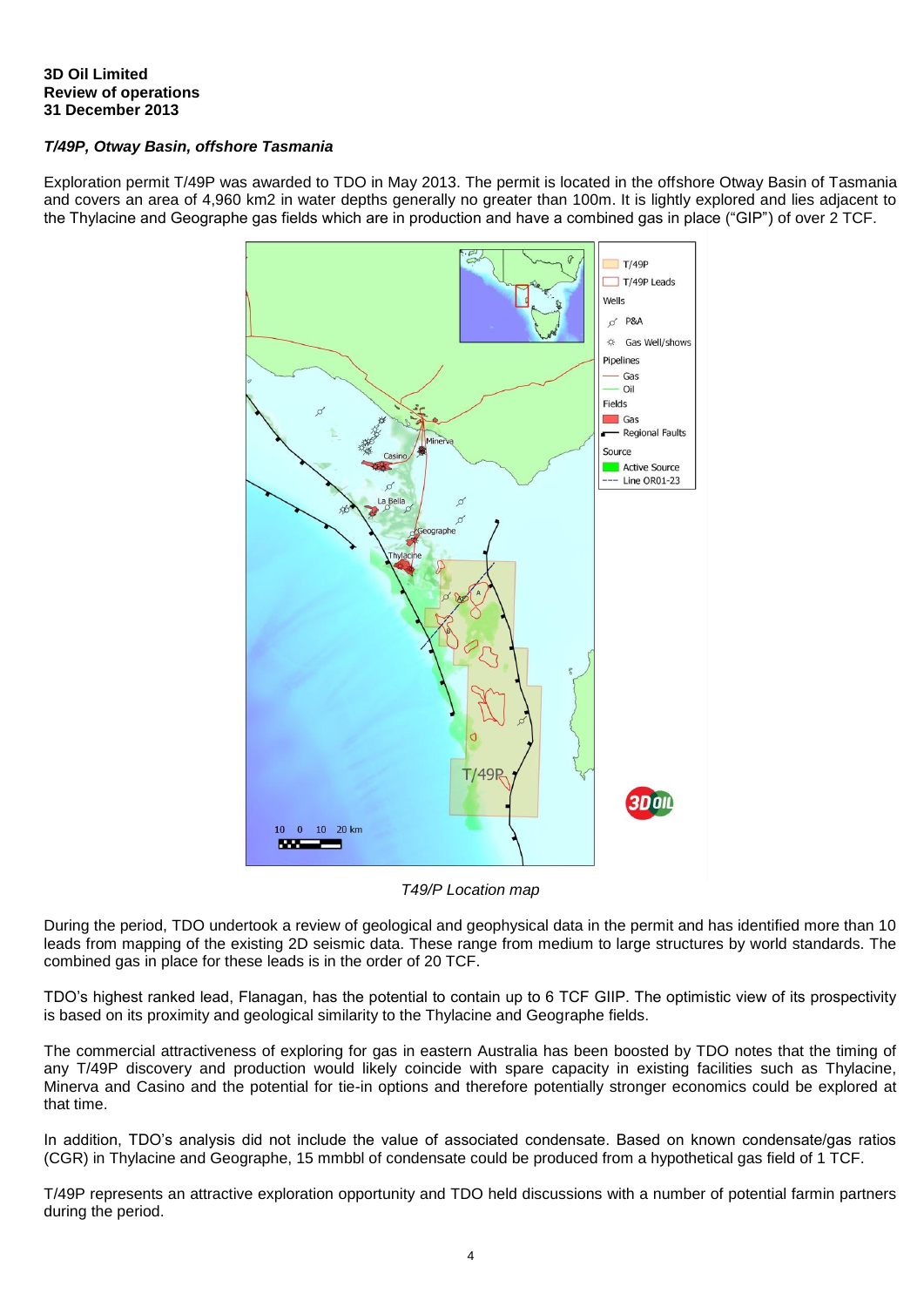# **3D Oil Limited Directors' report 31 December 2013**

The directors present their report, together with the financial statements, on the consolidated entity (referred to hereafter as the 'consolidated entity') consisting of 3D Oil Limited (referred to hereafter as the 'company' or 'parent entity') and the entities it controlled for the half-year ended 31 December 2013.

#### **Directors**

The following persons were directors of 3D Oil Limited during the whole of the financial half-year and up to the date of this report, unless otherwise stated:

Mr Campbell Horsfall Mr Noel Newell Ms Melanie Leydin Ms Philippa Kelly (Resigned 25 November 2013) Mr Kenneth Pereira

## **Principal activities**

During the financial half-year the principal continuing activities of the consolidated entity consisted of:

exploration and development of upstream oil and gas assets

#### **Review of operations**

The loss for the consolidated entity after providing for income tax amounted to \$586,284 (31 December 2012: \$1,253,994).

Refer to the detailed Review of Operations preceding this Directors' Report.

## **Financial Position**

The net assets decreased by \$546,834 to \$21,651,384 at 31 December 2013 (30 June 2012: \$22,198,218). During the period the consolidated entity spent a net amount after reimbursements of \$158,536 on exploration, with Hibiscus meeting most of the expenditure requirements in relation to exploration licence Vic/P57 during the period. The consolidated entity's working capital position at 31 December 2013, being current assets less current liabilities, was \$1,399,481, a reduction of \$700,029 since 30 June 2013.

Based on the above the Directors believe the Company is in a stable position to continue and pursue its current operations.

#### **Significant changes in the state of affairs**

At the consolidated entity's Annual General Meeting held on 25 November 2013, the shareholders approved an Employee Share Option Plan ("the Plan"). The Plan has been developed as part of a comprehensive remuneration strategy for the employees, aligning their interests with those of the Shareholders by linking their rewards to the long term success of the Company and its financial performance.

On 6 December, pursuant to the Plan, the Company issued 250,000 unlisted share options with an exercise price of \$0.12 (12 cents) per option and expiring on 29 November 2016.

In September 2013 the Company issued 300,000 unlisted share options exercisable at \$0.1055 (10.55 cents) per option and expiring on 30 November 2016, pursuant to an employee agreement.

There were no other significant changes in the state of affairs of the consolidated entity during the financial half-year.

#### **Auditor's independence declaration**

A copy of the auditor's independence declaration as required under section 307C of the Corporations Act 2001 is set out on the following page.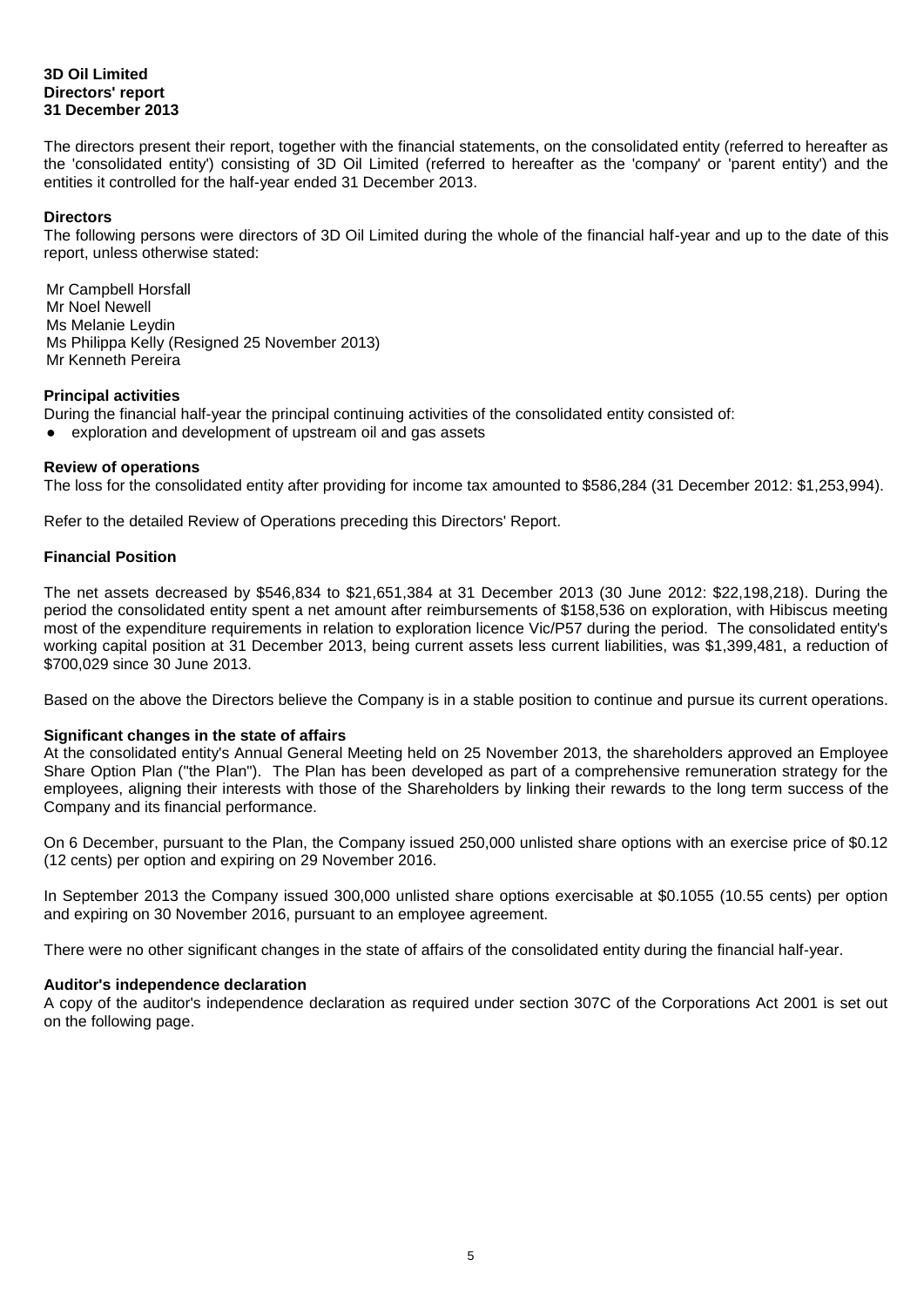# **3D Oil Limited Directors' report 31 December 2013**

This report is made in accordance with a resolution of directors, pursuant to section 306(3)(a) of the Corporations Act 2001.

On behalf of the directors

ald alavell

Noel Newell Managing Director

14 March 2014 Melbourne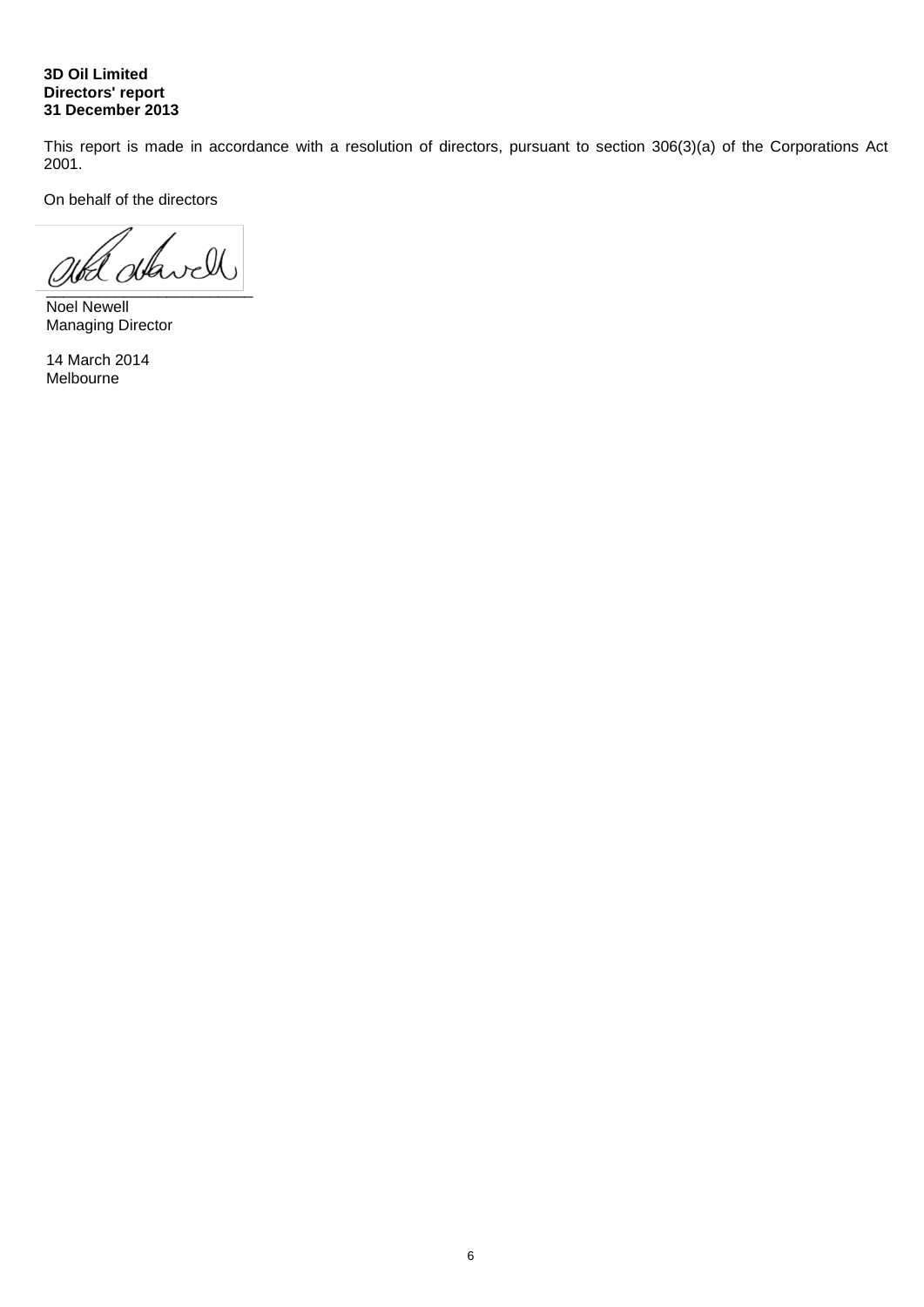

Grant Thornton Audit Pty Ltd ACN 130 913 594

The Rialto, Level 30 525 Collins St Melbourne Victoria 3000

Correspondence to: GPO Box 4736 Melbourne Victoria 3001

**T** +61 3 8320 2222 **F** +61 3 8320 2200 **E** info.vic@au.gt.com **W** www.grantthornton.com.au

# Auditor's Independence Declaration To The Directors of 3D Oil Limited

In accordance with the requirements of section 307C of the Corporations Act 2001, as lead auditor for the review of 3D Oil Limited for the half-year ended 31 December 2013, I declare that, to the best of my knowledge and belief, there have been:

- a No contraventions of the auditor independence requirements of the Corporations Act 2001 in relation to the review; and
- b No contraventions of any applicable code of professional conduct in relation to the review.

GRANT THORNTON AUDIT PTY LTD Chartered Accountants

B. A. Mackenzie Partner - Audit & Assurance

Melbourne, 14 March 2014

Grant Thornton Audit Pty Ltd ACN 130 913 594 a subsidiary or related entity of Grant Thornton Australia Ltd ABN 41 127 556 389

<sup>&#</sup>x27;Grant Thornton' refers to the brand under which the Grant Thornton member firms provide assurance, tax and advisory services to their clients and/or refers to one or more member firms, as the context requires. Grant Thornton Australia Ltd is a member firm of Grant Thornton International Ltd (GTIL). GTIL and the member firms are not a worldwide partnership. GTIL and each member firm is a separate legal entity. Services are delivered by the member firms. GTIL does not provide services to clients. GTIL and its member firms are not agents of, and do not obligate one another and are not liable for one another's acts or omissions. In the Australian context Australia Limited.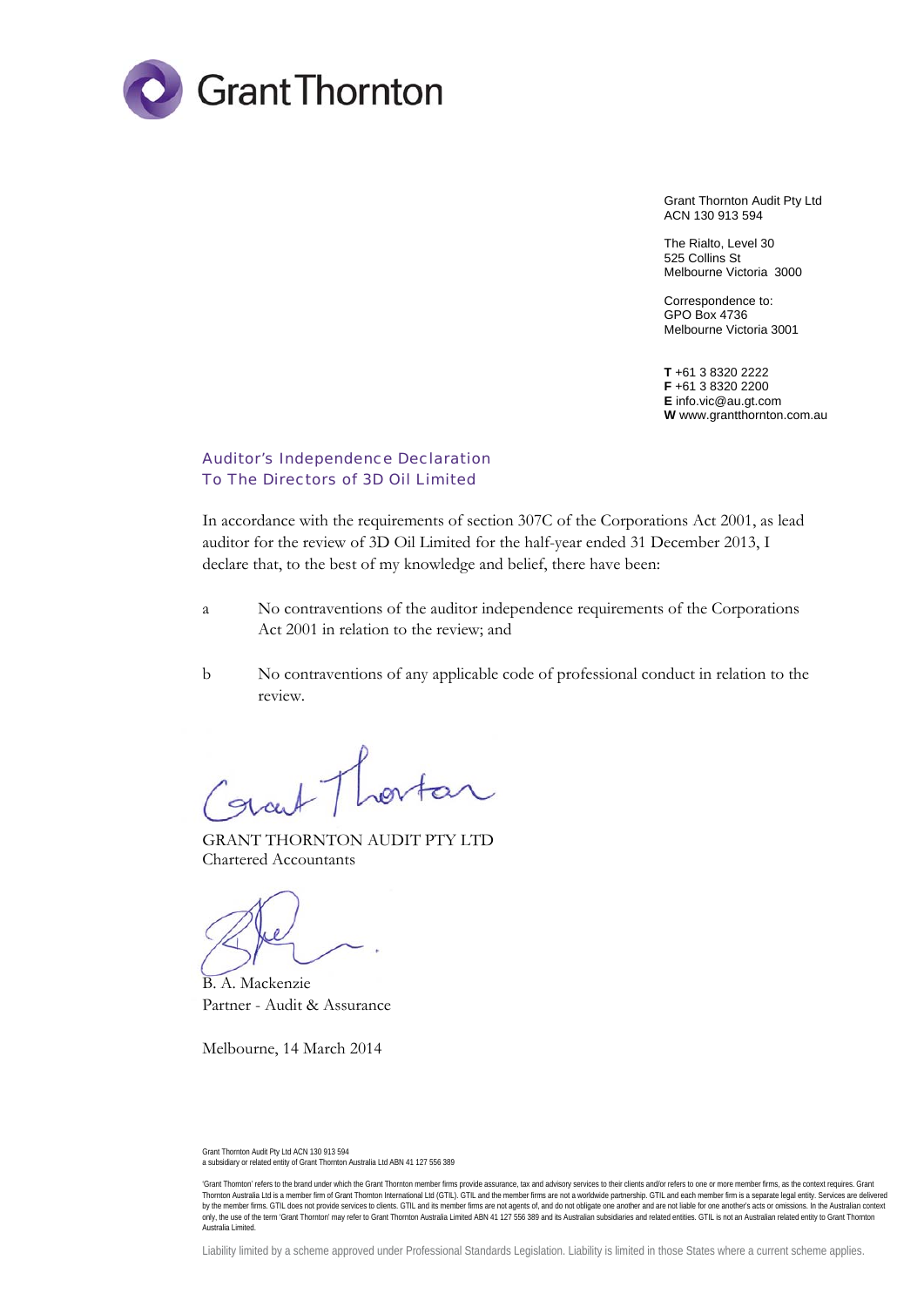#### **3D Oil Limited Statement of profit or loss and other comprehensive income For the half-year ended 31 December 2013**

| <b>Note</b><br>2013<br>2012<br>\$<br>\$<br>4<br>33,955<br>60,744<br>Revenue<br><b>Expenses</b><br>Corporate expenses<br>(144, 335)<br>(583, 237)<br>(49,902)<br>Administrative expenses<br>(50, 542)<br><b>Employment expenses</b><br>(287, 938)<br>(559,960)<br>Occupancy expenses<br>(46, 402)<br>(48, 461)<br>Depreciation and amortisation expense<br>(22, 473)<br>Exploration costs written off<br>(27, 554)<br>(35, 419)<br>Unrealised exchange gains/loss<br>(266)<br>Realised exchange gains/loss<br>223<br>(374)<br>Share based payments<br>(39, 450)<br>(28, 324)<br>(1, 811)<br>Finance costs<br>(586, 284)<br>(1,253,994)<br>Loss before income tax expense<br>Income tax expense<br>Loss after income tax expense for the half-year attributable to the owners of<br><b>3D Oil Limited</b><br>(586, 284)<br>(1,253,994)<br>Other comprehensive income for the half-year, net of tax<br>Total comprehensive income for the half-year attributable to the owners of 3D<br><b>Oil Limited</b><br>(586, 284)<br>(1, 253, 994)<br><b>Cents</b><br><b>Cents</b><br>Basic earnings per share<br>(0.25)<br>(0.25)<br>Diluted earnings per share<br>(0.61) |  | <b>Consolidated</b> |  |
|----------------------------------------------------------------------------------------------------------------------------------------------------------------------------------------------------------------------------------------------------------------------------------------------------------------------------------------------------------------------------------------------------------------------------------------------------------------------------------------------------------------------------------------------------------------------------------------------------------------------------------------------------------------------------------------------------------------------------------------------------------------------------------------------------------------------------------------------------------------------------------------------------------------------------------------------------------------------------------------------------------------------------------------------------------------------------------------------------------------------------------------------------------------|--|---------------------|--|
|                                                                                                                                                                                                                                                                                                                                                                                                                                                                                                                                                                                                                                                                                                                                                                                                                                                                                                                                                                                                                                                                                                                                                                |  |                     |  |
|                                                                                                                                                                                                                                                                                                                                                                                                                                                                                                                                                                                                                                                                                                                                                                                                                                                                                                                                                                                                                                                                                                                                                                |  |                     |  |
|                                                                                                                                                                                                                                                                                                                                                                                                                                                                                                                                                                                                                                                                                                                                                                                                                                                                                                                                                                                                                                                                                                                                                                |  |                     |  |
|                                                                                                                                                                                                                                                                                                                                                                                                                                                                                                                                                                                                                                                                                                                                                                                                                                                                                                                                                                                                                                                                                                                                                                |  |                     |  |
|                                                                                                                                                                                                                                                                                                                                                                                                                                                                                                                                                                                                                                                                                                                                                                                                                                                                                                                                                                                                                                                                                                                                                                |  |                     |  |
|                                                                                                                                                                                                                                                                                                                                                                                                                                                                                                                                                                                                                                                                                                                                                                                                                                                                                                                                                                                                                                                                                                                                                                |  |                     |  |
|                                                                                                                                                                                                                                                                                                                                                                                                                                                                                                                                                                                                                                                                                                                                                                                                                                                                                                                                                                                                                                                                                                                                                                |  |                     |  |
| (8, 752)<br>(0.61)                                                                                                                                                                                                                                                                                                                                                                                                                                                                                                                                                                                                                                                                                                                                                                                                                                                                                                                                                                                                                                                                                                                                             |  |                     |  |
|                                                                                                                                                                                                                                                                                                                                                                                                                                                                                                                                                                                                                                                                                                                                                                                                                                                                                                                                                                                                                                                                                                                                                                |  |                     |  |
|                                                                                                                                                                                                                                                                                                                                                                                                                                                                                                                                                                                                                                                                                                                                                                                                                                                                                                                                                                                                                                                                                                                                                                |  |                     |  |
|                                                                                                                                                                                                                                                                                                                                                                                                                                                                                                                                                                                                                                                                                                                                                                                                                                                                                                                                                                                                                                                                                                                                                                |  |                     |  |
|                                                                                                                                                                                                                                                                                                                                                                                                                                                                                                                                                                                                                                                                                                                                                                                                                                                                                                                                                                                                                                                                                                                                                                |  |                     |  |
|                                                                                                                                                                                                                                                                                                                                                                                                                                                                                                                                                                                                                                                                                                                                                                                                                                                                                                                                                                                                                                                                                                                                                                |  |                     |  |
|                                                                                                                                                                                                                                                                                                                                                                                                                                                                                                                                                                                                                                                                                                                                                                                                                                                                                                                                                                                                                                                                                                                                                                |  |                     |  |
|                                                                                                                                                                                                                                                                                                                                                                                                                                                                                                                                                                                                                                                                                                                                                                                                                                                                                                                                                                                                                                                                                                                                                                |  |                     |  |
|                                                                                                                                                                                                                                                                                                                                                                                                                                                                                                                                                                                                                                                                                                                                                                                                                                                                                                                                                                                                                                                                                                                                                                |  |                     |  |
|                                                                                                                                                                                                                                                                                                                                                                                                                                                                                                                                                                                                                                                                                                                                                                                                                                                                                                                                                                                                                                                                                                                                                                |  |                     |  |
|                                                                                                                                                                                                                                                                                                                                                                                                                                                                                                                                                                                                                                                                                                                                                                                                                                                                                                                                                                                                                                                                                                                                                                |  |                     |  |
|                                                                                                                                                                                                                                                                                                                                                                                                                                                                                                                                                                                                                                                                                                                                                                                                                                                                                                                                                                                                                                                                                                                                                                |  |                     |  |
|                                                                                                                                                                                                                                                                                                                                                                                                                                                                                                                                                                                                                                                                                                                                                                                                                                                                                                                                                                                                                                                                                                                                                                |  |                     |  |
|                                                                                                                                                                                                                                                                                                                                                                                                                                                                                                                                                                                                                                                                                                                                                                                                                                                                                                                                                                                                                                                                                                                                                                |  |                     |  |
|                                                                                                                                                                                                                                                                                                                                                                                                                                                                                                                                                                                                                                                                                                                                                                                                                                                                                                                                                                                                                                                                                                                                                                |  |                     |  |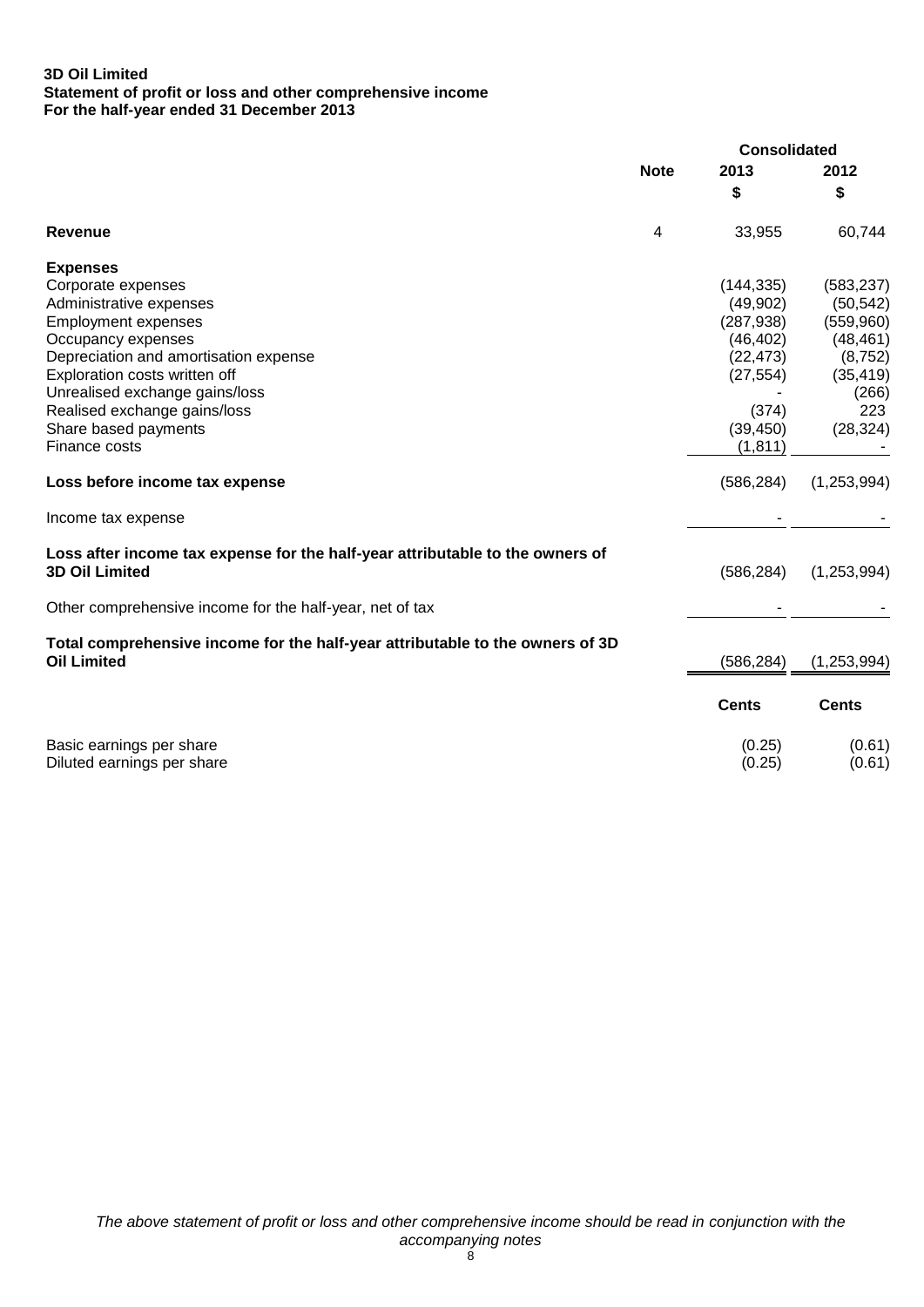#### **3D Oil Limited Statement of financial position As at 31 December 2013**

|                                  |             | <b>Consolidated</b>       |                    |  |
|----------------------------------|-------------|---------------------------|--------------------|--|
|                                  | <b>Note</b> | 31 December<br>2013<br>\$ | 30 June 2013<br>\$ |  |
| <b>Assets</b>                    |             |                           |                    |  |
| <b>Current assets</b>            |             |                           |                    |  |
| Cash and cash equivalents        |             | 1,187,787                 | 2,125,708          |  |
| Trade and other receivables      |             | 732,947                   | 515,825            |  |
| Other                            |             | 43,827                    | 60,424             |  |
| <b>Total current assets</b>      |             | 1,964,561                 | 2,701,957          |  |
| <b>Non-current assets</b>        |             |                           |                    |  |
| Property, plant and equipment    |             | 34,771                    | 26,565             |  |
| Intangibles                      |             | 1,621                     | 14,561             |  |
| Exploration and evaluation       | 5           | 20,791,167                | 20,632,631         |  |
| Total non-current assets         |             | 20,827,559                | 20,673,757         |  |
| <b>Total assets</b>              |             | 22,792,120                | 23,375,714         |  |
| <b>Liabilities</b>               |             |                           |                    |  |
| <b>Current liabilities</b>       |             |                           |                    |  |
| Trade and other payables         |             | 513,865                   | 533,785            |  |
| Provisions                       |             | 51,215                    | 68,662             |  |
| <b>Total current liabilities</b> |             | 565,080                   | 602,447            |  |
| <b>Non-current liabilities</b>   |             |                           |                    |  |
| Provisions                       |             | 575,656                   | 575,049            |  |
| Total non-current liabilities    |             | 575,656                   | 575,049            |  |
|                                  |             |                           |                    |  |
| <b>Total liabilities</b>         |             | 1,140,736                 | 1,177,496          |  |
| <b>Net assets</b>                |             | 21,651,384                | 22,198,218         |  |
| <b>Equity</b>                    |             |                           |                    |  |
| <b>Issued capital</b>            |             | 52,657,366                | 52,657,366         |  |
| Reserves                         | $\,6$       | 101,378                   | 66,395             |  |
| <b>Accumulated losses</b>        |             | (31, 107, 360)            | (30, 525, 543)     |  |
|                                  |             |                           |                    |  |
| <b>Total equity</b>              |             | 21,651,384                | 22,198,218         |  |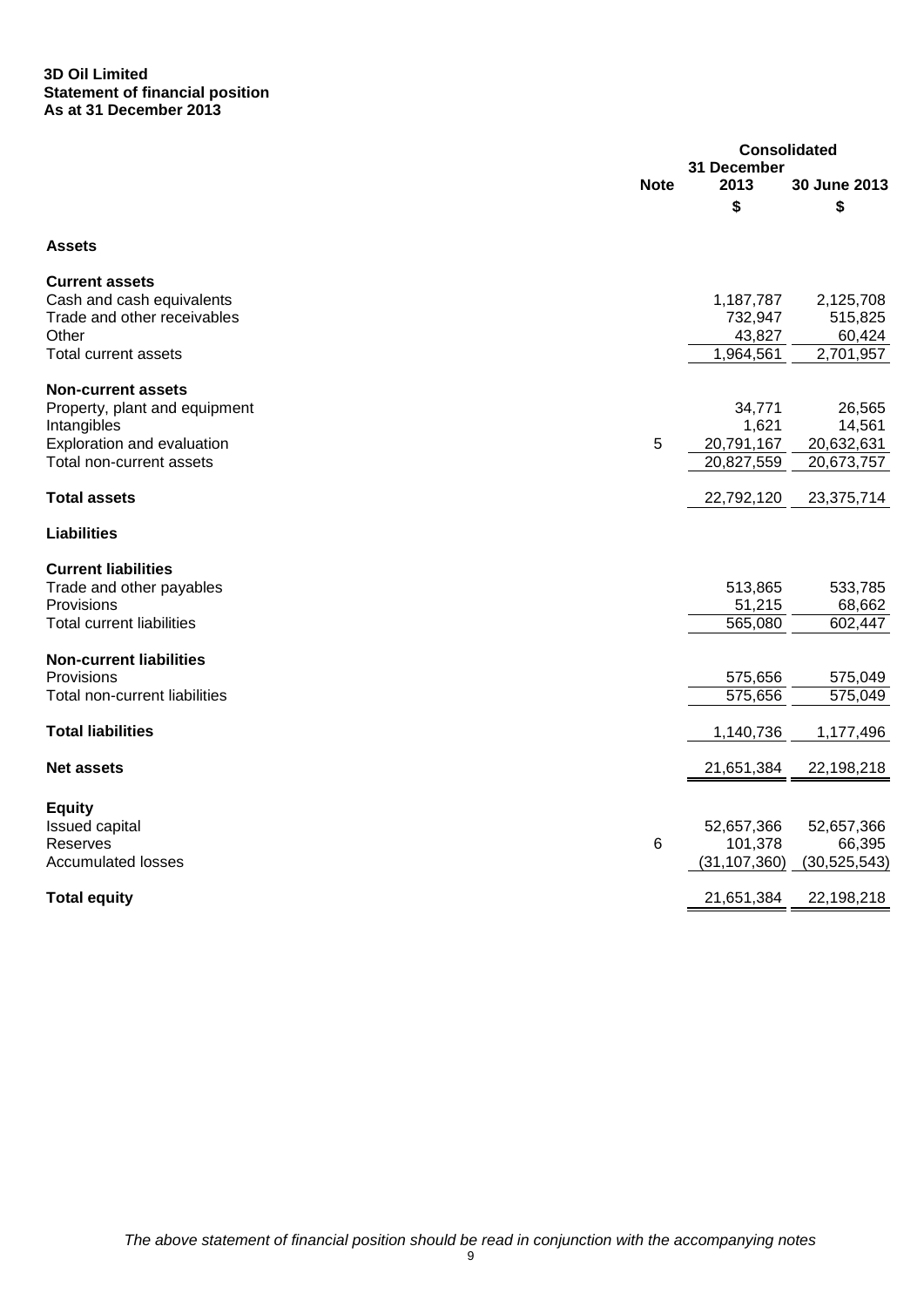## **3D Oil Limited Statement of changes in equity For the half-year ended 31 December 2013**

| <b>Consolidated</b>                                                                                                                                                     | equity      | <b>Contributed Accumulated</b><br><b>losses</b><br>\$ | <b>Reserves</b><br>\$ | <b>Total</b><br>equity<br>J. |
|-------------------------------------------------------------------------------------------------------------------------------------------------------------------------|-------------|-------------------------------------------------------|-----------------------|------------------------------|
| Balance at 1 July 2012                                                                                                                                                  | 50,620,867  | (28, 533, 012)                                        | 78,654                | 22,166,509                   |
| Loss after income tax expense for the half-year<br>Other comprehensive income for the half-year, net of tax                                                             |             | (1,253,994)                                           |                       | (1,253,994)                  |
| Total comprehensive income for the half-year                                                                                                                            |             | (1,253,994)                                           |                       | (1, 253, 994)                |
| Transactions with owners in their capacity as owners:<br>Contributions of equity, net of transaction costs<br>Share-based payments (note 11)<br>Cancellation of options | 2,043,558   | 40,574                                                | 28,324<br>(40, 574)   | 2,043,558<br>28,324          |
| Balance at 31 December 2012                                                                                                                                             | 52,664,425  | (29, 746, 432)                                        | 66,404                | 22,984,397                   |
|                                                                                                                                                                         |             |                                                       |                       |                              |
| <b>Consolidated</b>                                                                                                                                                     | equity<br>S | <b>Contributed Accumulated</b><br><b>losses</b><br>S  | <b>Reserves</b><br>S  | <b>Total</b><br>equity<br>S  |
| Balance at 1 July 2013                                                                                                                                                  | 52,657,366  | (30, 525, 543)                                        | 66,395                | 22,198,218                   |
| Loss after income tax expense for the half-year<br>Other comprehensive income for the half-year, net of tax                                                             |             | (586, 284)                                            |                       | (586, 284)                   |
| Total comprehensive income for the half-year                                                                                                                            |             | (586, 284)                                            |                       | (586, 284)                   |
| Transactions with owners in their capacity as owners:<br>Share-based payments (note 11)<br>Cancellation of options                                                      |             | 4,467                                                 | 39,450<br>(4, 467)    | 39,450                       |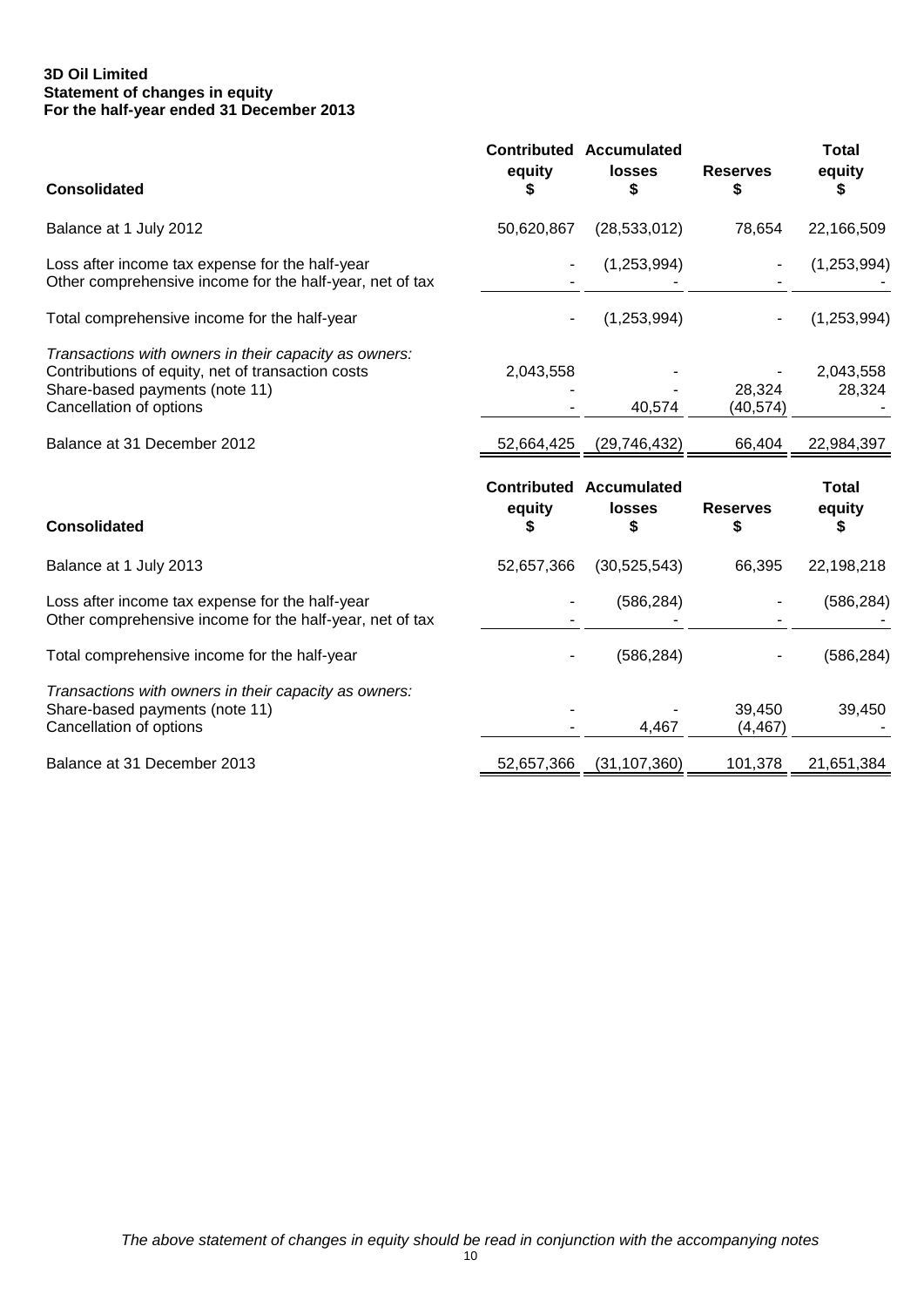## **3D Oil Limited Statement of cash flows For the half-year ended 31 December 2013**

|                                                                       | <b>Consolidated</b> |             |
|-----------------------------------------------------------------------|---------------------|-------------|
|                                                                       | 2013                | 2012        |
|                                                                       | \$                  | \$          |
| Cash flows from operating activities                                  |                     |             |
| Receipts from customers                                               | 11,161              | 9,567       |
| Payments to suppliers and employees                                   | (592, 377)          | (1,202,430) |
| Interest received                                                     | 24,315              | 43,397      |
| Research and development tax concession                               |                     | 695,894     |
| Net cash used in operating activities                                 | (556, 901)          | (453, 572)  |
| Cash flows from investing activities                                  |                     |             |
| Payments for property, plant and equipment                            | (17, 739)           |             |
| Payments for exploration and evaluation                               | (1,076,971)         | (414, 512)  |
| <b>Reimbursement from Joint Venture</b>                               | 713,690             |             |
| Net cash used in investing activities                                 | (381, 020)          | (414, 512)  |
| Cash flows from financing activities                                  |                     |             |
| Proceeds from issue of shares                                         |                     | 2,043,558   |
| Net cash from financing activities                                    |                     | 2,043,558   |
| Net increase/(decrease) in cash and cash equivalents                  | (937, 921)          | 1,175,474   |
| Cash and cash equivalents at the beginning of the financial half-year | 2,125,708           | 1,684,892   |
| Cash and cash equivalents at the end of the financial half-year       | 1,187,787           | 2,860,366   |
|                                                                       |                     |             |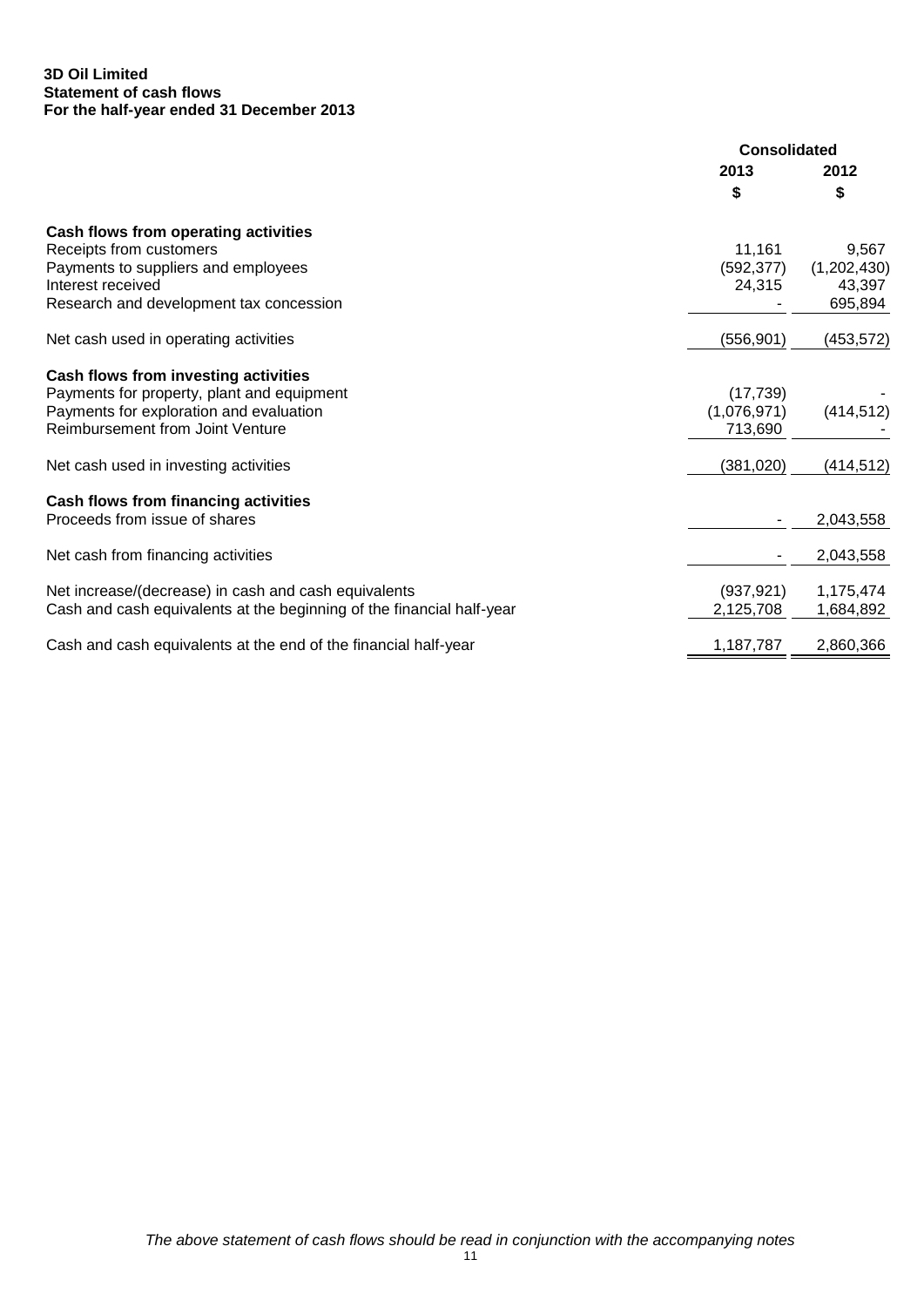#### **3D Oil Limited Notes to the financial statements 31 December 2013**

## **Note 1. General information**

The financial report covers 3D Oil Limited as a consolidated entity consisting of 3D Oil Limited and the entities it controlled. The financial report is presented in Australian dollars, which is 3D Oil Limited's functional and presentation currency.

The financial report consists of the financial statements, notes to the financial statements and the directors' declaration.

3D Oil Limited is a listed public company limited by shares, incorporated and domiciled in Australia. Its registered office and principal place of business is:

Level 5, 164 Flinders Lane Melbourne Victoria 3000

A description of the nature of the consolidated entity's operations and its principal activities are included in the directors' report, which is not part of the financial report.

The financial report was authorised for issue, in accordance with a resolution of directors, on 14 March 2014. The directors have the power to amend and reissue the financial report.

## **Note 2. Significant accounting policies**

These general purpose financial statements for the interim half-year reporting period ended 31 December 2013 have been prepared in accordance with Australian Accounting Standard AASB 134 'Interim Financial Reporting' and the Corporations Act 2001, as appropriate for for-profit oriented entities. Compliance with AASB 134 ensures compliance with International Financial Reporting Standard IAS 34 'Interim Financial Reporting'.

These general purpose financial statements do not include all the notes of the type normally included in annual financial statements. Accordingly, these financial statements are to be read in conjunction with the annual report for the year ended 30 June 2013 and any public announcements made by the company during the interim reporting period in accordance with the continuous disclosure requirements of the Corporations Act 2001.

The principal accounting policies adopted are consistent with those of the previous financial year and corresponding interim reporting period, unless otherwise stated.

#### **New, revised or amending Accounting Standards and Interpretations adopted**

The consolidated entity has adopted all of the new, revised or amending Accounting Standards and Interpretations issued by the Australian Accounting Standards Board ('AASB') that are mandatory for the current reporting period.

Any new, revised or amending Accounting Standards or Interpretations that are not yet mandatory have not been early adopted.

Any significant impact on the accounting policies of the consolidated entity from the adoption of these Accounting Standards and Interpretations are disclosed below. The adoption of these Accounting Standards and Interpretations did not have any significant impact on the financial performance or position of the consolidated entity

The following Accounting Standards and Interpretations are most relevant to the consolidated entity:

#### *AASB 10 Consolidated Financial Statements*

The consolidated entity has applied AASB 10 from 1 July 2013. AASB 10 supersedes AASB 127 Consolidated and Separate Financial Statements and Interpretation 112 Consolidation – Special Purpose Entities. AASB 10 revises the definition of control and provides extensive new guidance on its application. These new requirements have the potential to affect which of the Group's investees are considered to be subsidiaries and therefore change the scope of consolidation. The requirements on consolidation procedures, accounting for changes in non-controlling interests and accounting for loss of control of a subsidiary are unchanged.

Management has reviewed its control assessments in accordance with AASB 10 and has concluded that there is no effect on the classification (as subsidiaries or otherwise) of any of the Group's investees held during the period or comparative periods covered by these financial statements.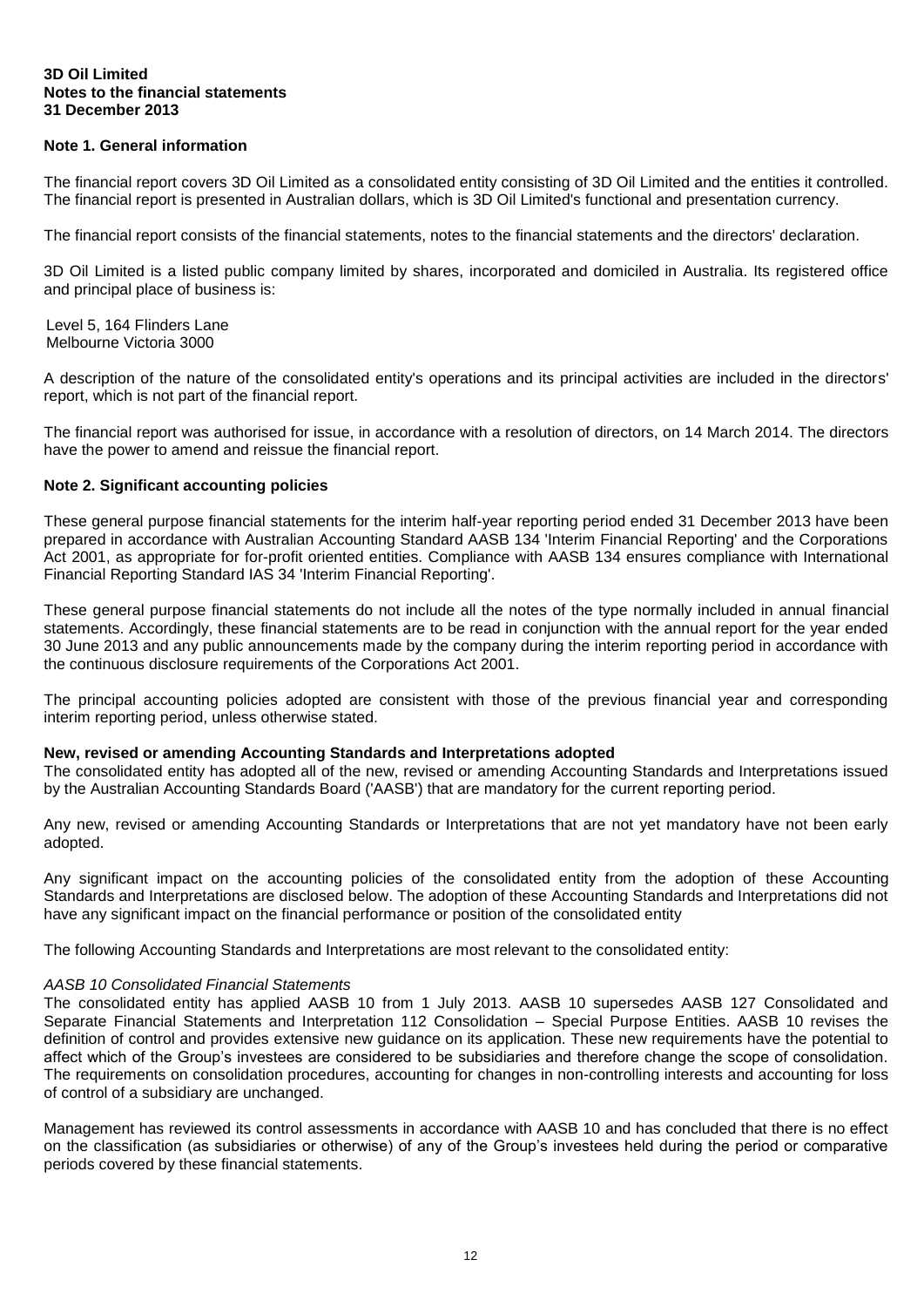# **Note 2. Significant accounting policies (continued)**

#### *AASB 11 Joint Arrangements*

The consolidated entity has applied AASB 11 from 1 July 2013. The standard defines which entities qualify as joint arrangements and removes the option to account for joint ventures using proportional consolidation. Joint ventures, where the parties to the agreement have the rights to the net assets are accounted for using the equity method. Joint operations, where the parties to the agreements have the rights to the assets and obligations for the liabilities, will account for its share of the assets, liabilities, revenues and expenses separately under the appropriate classifications. Based on the Joint Operation Agreement in relation to Exploration Licence Vic/P57, management has determined that the consolidated entity is party to a Joint Operation, and has accounted for the its share of assets and liabilities accordingly.

#### **Going Concern**

The financial report has been prepared on the going concern basis, which contemplates continuity of normal business activities and realisation of assets and settlement of liabilities in the ordinary course of business. At 31 December 2013 the Company has cash and cash equivalents of \$1.187 million and a net decrease of cash during the half year to 31 December 2013 of \$937,921. This cash decrease was predominately due to on-going exploration expenditure, of which approximately \$732k has yet to be recouped from joint venture partner Hibiscus Petroleum at 31 December 2013.

The Company also has exploration commitments as detailed in Note 9 of \$81.350 million over the next 5 years. On 15 August 2012, the Company announced that it had entered into a farm-in agreement with Carnarvon Hibiscus Pty Ltd ("Carnarvon") and Hibiscus Petroleum Berhad ("Hibiscus") in relation to the VIC/P57 permit. Under the agreement, Hibiscus will invest funds of \$27.0 million to acquire 50.1% of the permit. It is anticipated that the cost of the commitments will be covered by the funding of \$27.0 million with the shortfall being covered using alternative funding methods via the joint arrangement vehicle.

In addition to the commitments outlined above and in Note 9, the Company will need to secure funding by means of a capital raising, debt financing, sale of assets, farm out or a combination of these in order to manage its own working capital requirements. The Directors continue to monitor the ongoing funding requirements of the Company. The Directors are of the opinion that the financial report has been appropriately prepared on a going concern basis.

#### **Note 3. Operating segments**

AASB 8 requires operating segments to be identified on the basis of internal reports about the components of the consolidated entity that are regularly reviewed by the chief decision maker in order to allocate resources to the segment and to assess its performance. 3D Oil Limited operates in the development of oil and gas within Australia. The consolidated entity's activities are therefore classified as one business segment.

## **Note 4. Revenue**

|          |        | <b>Consolidated</b> |  |
|----------|--------|---------------------|--|
|          | 2013   | 2012                |  |
|          | \$     | \$                  |  |
| Interest | 22,794 | 51,177              |  |
| Rent     | 11,161 | 9,567               |  |
| Revenue  | 33,955 | 60,744              |  |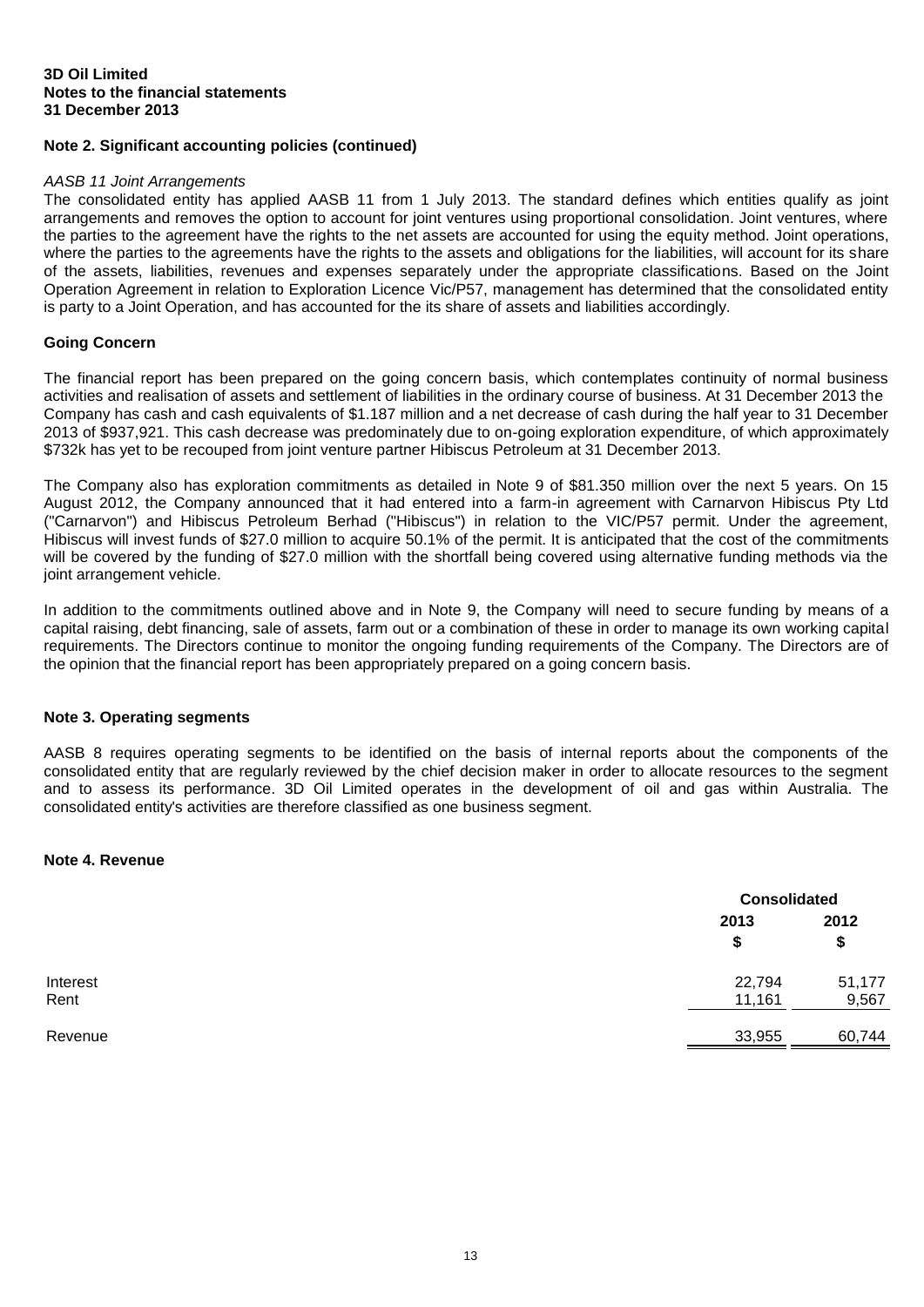## **Note 5. Non-current assets - exploration and evaluation**

|                                      | <b>Consolidated</b><br>31 December |              |  |
|--------------------------------------|------------------------------------|--------------|--|
|                                      | 2013                               | 30 June 2013 |  |
|                                      |                                    | S            |  |
| Exploration and evaluation - at cost | 20,791,167                         | 20,632,631   |  |

#### *Reconciliations*

Reconciliations of the written down values at the beginning and end of the current financial half-year are set out below:

| <b>Consolidated</b>                 | Exploration &<br>Development | Total<br>\$ |
|-------------------------------------|------------------------------|-------------|
| Balance at 1 July 2013              | 20,632,631                   | 20,632,631  |
| Expenditure during the half-year    | 1,118,423                    | 1,118,423   |
| Reimbursed by Joint Venture partner | (932, 333)                   | (932, 333)  |
| Write off of assets                 | (27, 554)                    | (27, 554)   |
| Balance at 31 December 2013         | 20,791,167                   | 20,791,167  |

The recoverability of the carrying amount of the exploration and evaluation assets is dependent on the results of future exploration and successful development or, alternatively, sale of the respective areas of interest.

## **Farm-outs - exploration and evaluation phase**

The consolidated entity does not record any expenditure made by the farmee on its account. It also does not recognise any gain or loss on its exploration and evaluation farm-out arrangements, but redesignates any costs previously capitalised in relation to the whole interest as relating to the partial interest retained. Any cash consideration received directly from the farmee is credited against costs previously capitalised in relation to the whole interest with any excess accounted for by the farmor as a gain on disposal.

#### **Note 6. Equity - reserves**

|                              | 31 December | <b>Consolidated</b> |  |  |
|------------------------------|-------------|---------------------|--|--|
|                              | 2013        | 30 June 2013        |  |  |
|                              |             | S                   |  |  |
| Share-based payments reserve | 101,378     | 66,395              |  |  |

#### *Share-based payments reserve*

The reserve is used to recognise the value of equity benefits provided to employees and directors as part of their remuneration, and other parties as part of their compensation for services.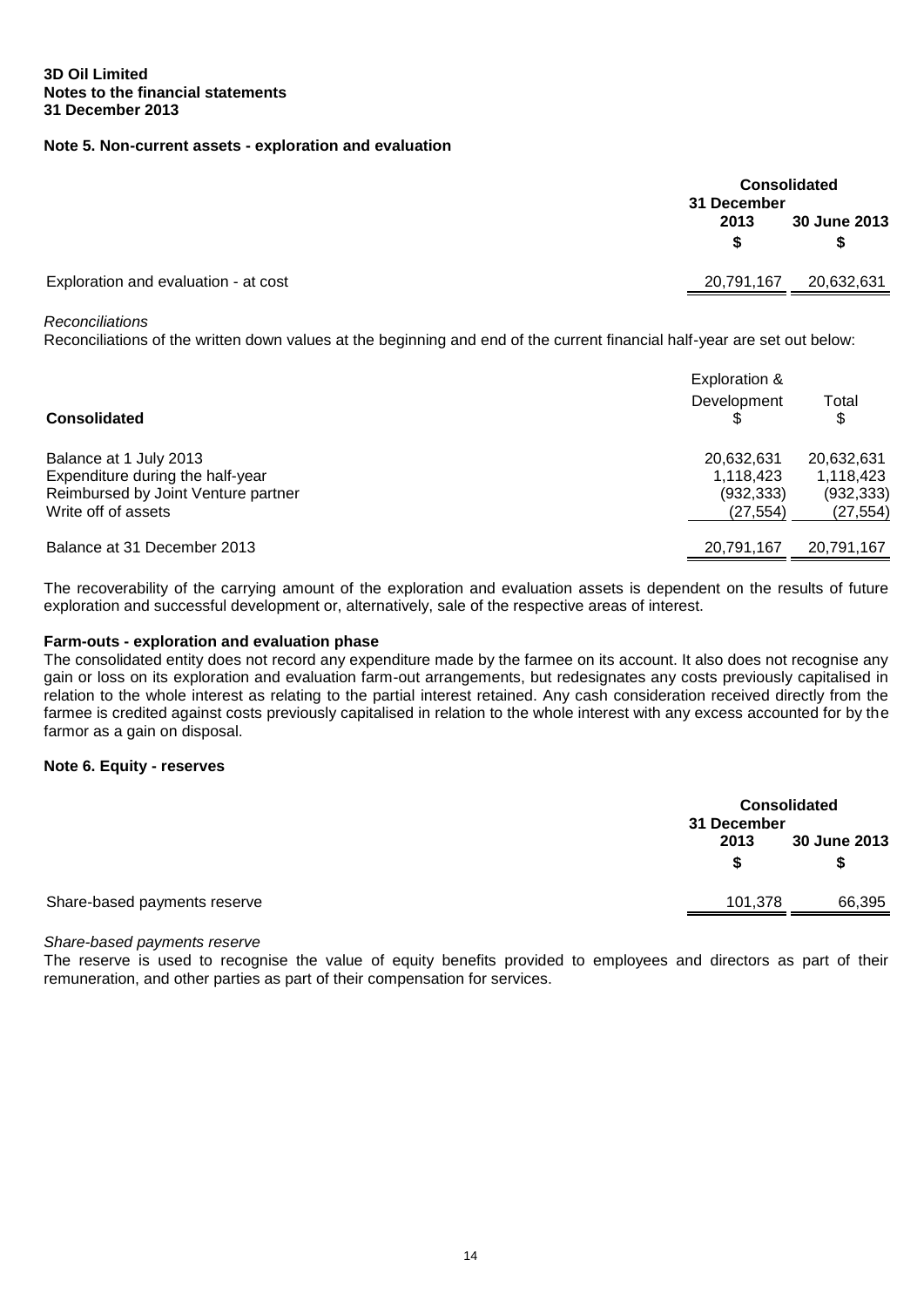## **3D Oil Limited Notes to the financial statements 31 December 2013**

# **Note 6. Equity - reserves (continued)**

#### *Movements in reserves*

Movements in each class of reserve during the current financial half-year are set out below:

|                                                                  | Share based                  |                              |  |
|------------------------------------------------------------------|------------------------------|------------------------------|--|
| <b>Consolidated</b>                                              | payments<br>\$.              | Total<br>\$                  |  |
| Balance at 1 July 2013<br>Share based payments<br>Options lapsed | 66,395<br>39,450<br>(4, 467) | 66,395<br>39,450<br>(4, 467) |  |
| Balance at 31 December 2013                                      | 101.378                      | 101,378                      |  |

#### **Note 7. Equity - dividends**

There were no dividends paid, recommended or declared during the current or previous financial half-year.

#### **Note 8. Contingent liabilities**

In the financial year end period 30 June 2012 the consolidated entity received a tax refund in relation to R&D Tax Incentive of \$695,894. The claim is currently undergoing the AusIndustry audit process. Any adjustment arising to claim the refund as a result of the audit may impact future cash flows.

There were no other contingent liabilities as at 31 December 2013 or 30 June 2013.

#### **Note 9. Commitments**

|                                                                             |            | <b>Consolidated</b><br>31 December |  |
|-----------------------------------------------------------------------------|------------|------------------------------------|--|
|                                                                             | 2013       | 30 June 2013                       |  |
|                                                                             | \$         | \$                                 |  |
| <b>Exploration Licenses - Commitments for Expenditure</b>                   |            |                                    |  |
| Committed at the reporting date but not recognised as liabilities, payable: |            |                                    |  |
| Within one year                                                             | 15,400,000 | 18,400,000                         |  |
| One to five years                                                           | 55,950,000 | 52,150,000                         |  |
| More than five years                                                        | 10,000,000 | 20,000,000                         |  |
|                                                                             |            |                                    |  |
|                                                                             | 81,350,000 | 90,550,000                         |  |

In order to maintain current rights of tenure to exploration tenements, the consolidated entity is required to outlay rentals and to meet the minimum expenditure requirements of the Mineral Resources Authority. Minimum expenditure commitments may be subject to renegotiation and with approval may otherwise be avoided by sale, farm out or relinquishment. These obligations are not provided in the accounts and are payable.

Operating lease commitments are not materially different to those reported at 30 June 2013.

#### **Note 10. Events after the reporting period**

No matter or circumstance has arisen since 31 December 2013 that has significantly affected, or may significantly affect the consolidated entity's operations, the results of those operations, or the consolidated entity's state of affairs in future financial years.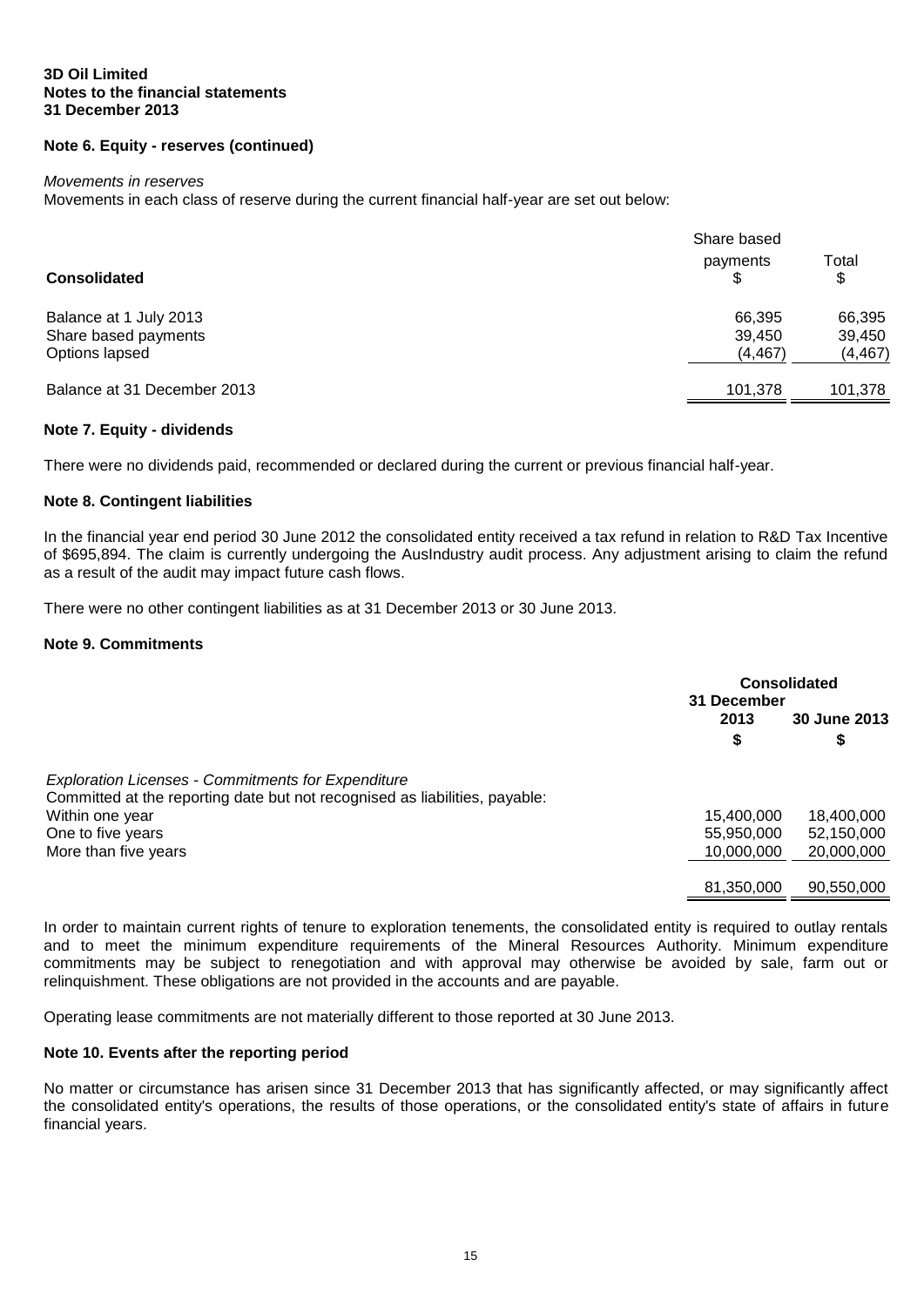#### **3D Oil Limited Notes to the financial statements 31 December 2013**

# **Note 11. Share-based payments**

During the period the Company issued unlisted share options to employees under an Employee Share Option Plan ('ESOP'). The purpose of the ESOP is to provide Eligible Employees with an incentive to remain with the Company and to improve the longer-term performance of the Company and its return to shareholders.

The Company also issued unlisted share options to employees pursuant to employment agreements with executives.

Set out below are summaries of options granted under the plan:

| 31 December<br>2013 |             |                   | Balance at<br>the start of<br>the half-year | Granted | Exercised | Expired/<br>forfeited/<br>other | Balance at<br>the end of<br>the half-year |
|---------------------|-------------|-------------------|---------------------------------------------|---------|-----------|---------------------------------|-------------------------------------------|
| Grant date          | Expiry date | Exercise<br>price |                                             |         |           |                                 |                                           |
| 27/08/2009          | 30/06/2014  | \$0.25            | 64.000                                      |         |           |                                 | 64,000                                    |
| 02/06/2010          | 30/11/2014  | \$0.40            | 150,000                                     |         |           | ۰                               | 150,000                                   |
| 24/01/2011          | 31/01/2015  | \$0.40            | 200,000                                     |         |           | ۰                               | 200,000                                   |
| 07/10/2011          | 07/10/2015  | \$0.18            | 78,000                                      |         |           |                                 | 78,000                                    |
| 15/12/2012          | 30/11/2015  | \$0.16            | 595,000                                     |         |           |                                 | 595,000                                   |
| 21/11/2013          | 30/11/2016  | \$0.11            | ۰                                           | 300,000 |           | ۰                               | 300,000                                   |
| 25/11/2013          | 29/11/2016  | \$0.12            |                                             | 250,000 |           |                                 | 250,000                                   |
|                     |             |                   | 1,087,000                                   | 550,000 |           |                                 | 1,637,000                                 |
|                     |             |                   |                                             |         |           |                                 |                                           |

For the options granted during the current financial period, the valuation model inputs used to determine the fair value at the grant date, are as follows:

| Grant date | Expiry date | Share price<br>at grant date | Exercise<br>price | Expected<br>volatilitv | Dividend<br>vield | Risk-free<br>interest rate | Fair value<br>at grant date |
|------------|-------------|------------------------------|-------------------|------------------------|-------------------|----------------------------|-----------------------------|
| 21/11/2013 | 30/11/2016  | \$0.09                       | \$0.11            | 136.00%                | -%                | 2.90%                      | \$0.069                     |
| 25/11/2013 | 29/11/2016  | \$0.10                       | \$0.12            | 136.00%                | -%                | 2.96%                      | \$0.075                     |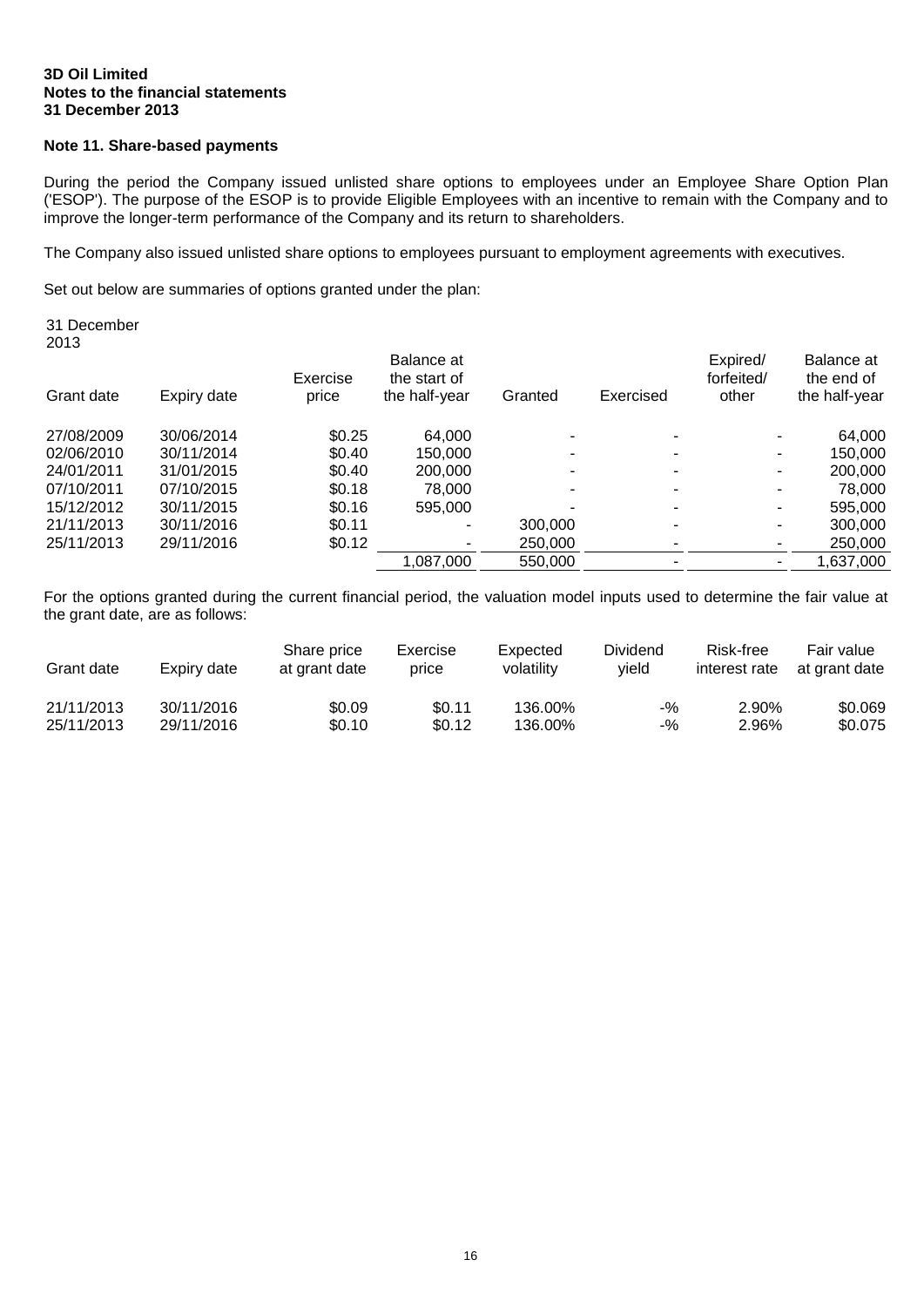## **3D Oil Limited Directors' declaration 31 December 2013**

In the directors' opinion:

- the attached financial statements and notes thereto comply with the Corporations Act 2001, Australian Accounting Standard AASB 134 'Interim Financial Reporting', the Corporations Regulations 2001 and other mandatory professional reporting requirements;
- the attached financial statements and notes thereto give a true and fair view of the consolidated entity's financial position as at 31 December 2013 and of its performance for the financial half-year ended on that date; and
- there are reasonable grounds to believe that the company will be able to pay its debts as and when they become due and payable.

Signed in accordance with a resolution of directors made pursuant to section 303(5)(a) of the Corporations Act 2001.

On behalf of the directors

 $\bigcirc$ 

Noel Newell Managing Director

14 March 2014 Melbourne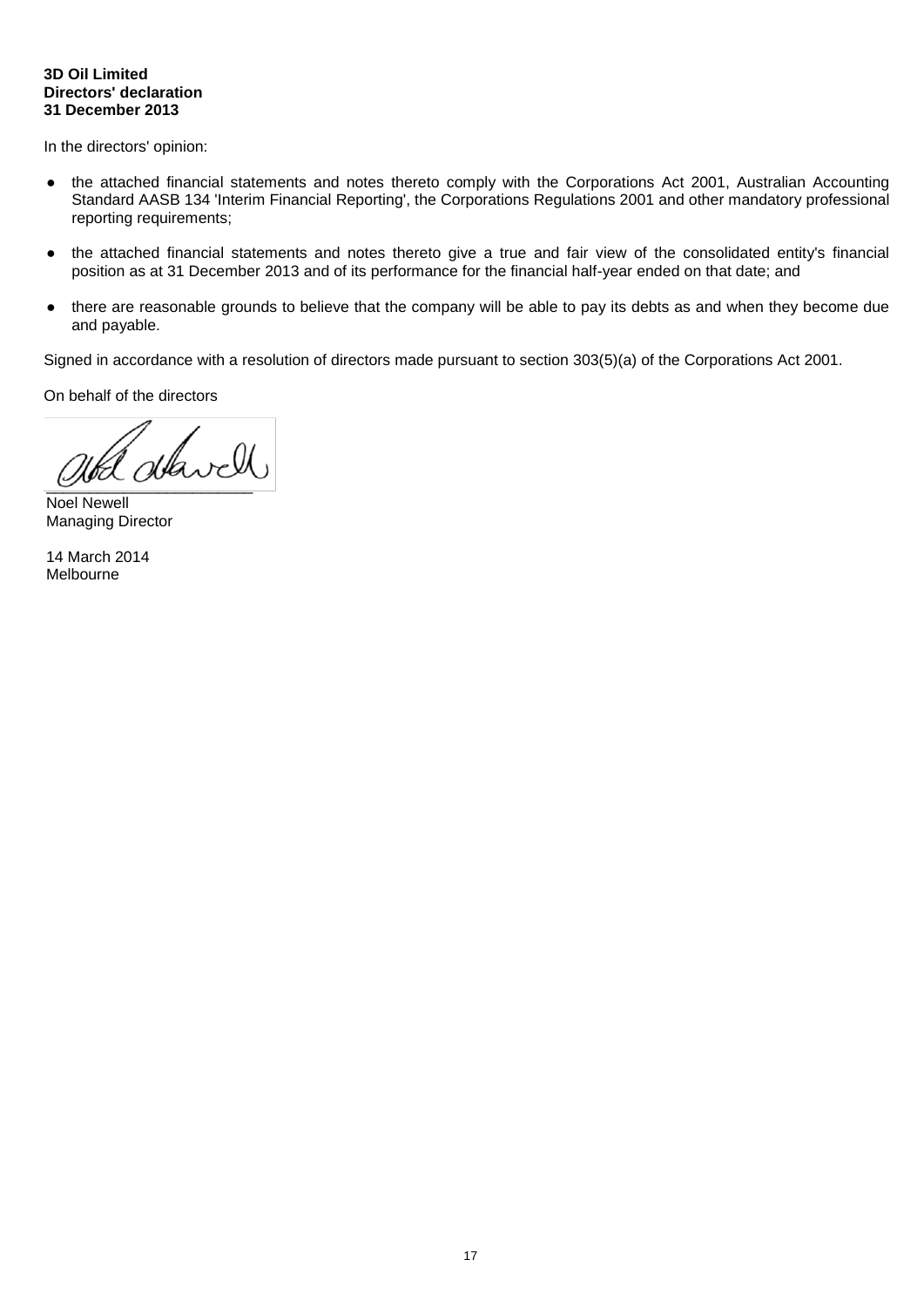

Grant Thornton Audit Pty Ltd ACN 130 913 594

The Rialto, Level 30 525 Collins St Melbourne Victoria 3000

Correspondence to: GPO Box 4736 Melbourne Victoria 3001

**T** +61 3 8320 2222 **F** +61 3 8320 2200 **E** info.vic@au.gt.com **W** www.grantthornton.com.au

# Independent Auditor's Review Report To the Members of 3D Oil Limited

We have reviewed the accompanying half-year financial report of 3D Oil Limited ("Company"), which comprises the consolidated financial statements being the statement of financial position as at 31 December 2013, and the statement of profit or loss and other comprehensive income, statement of changes in equity and statement of cash flows for the half-year ended on that date, notes comprising a statement or description of accounting policies, other explanatory information and the directors' declaration of the consolidated entity, comprising both the Company and the entities it controlled at the half-year's end or from time to time during the half-year.

#### Directors' responsibility for the half-year financial report

The directors of 3D Oil Limited are responsible for the preparation of the half-year financial report that gives a true and fair view in accordance with Australian Accounting Standards and the Corporations Act 2001 and for such controls as the directors determine is necessary to enable the preparation of the half-year financial report that is free from material misstatement, whether due to fraud or error.

#### Auditor's responsibility

Our responsibility is to express a conclusion on the consolidated half-year financial report based on our review. We conducted our review in accordance with the Auditing Standard on Review Engagements ASRE 2410 Review of a Financial Report Performed by the Independent Auditor of the Entity, in order to state whether, on the basis of the procedures described, we have become aware of any matter that makes us believe that the half-year financial report is not in accordance with the Corporations Act 2001 including: giving a true and fair view of the 3D Oil Limited consolidated entity's financial position as at 31 December 2013 and its performance for the half-year ended on that date; and complying with Accounting Standard AASB 134 Interim Financial Reporting and the Corporations Regulations 2001. As the auditor of 3D Oil Limited, ASRE 2410 requires that we comply with the ethical requirements relevant to the audit of the annual financial report.

Grant Thornton Audit Pty Ltd ACN 130 913 594 a subsidiary or related entity of Grant Thornton Australia Ltd ABN 41 127 556 389

<sup>&#</sup>x27;Grant Thornton' refers to the brand under which the Grant Thornton member firms provide assurance, tax and advisory services to their clients and/or refers to one or more member firms, as the context requires. Grant Thornton Australia Ltd is a member firm of Grant Thornton International Ltd (GTIL). GTIL and the member firms are not a worldwide partnership. GTIL and each member firm is a separate legal entity. Services are delivered by the member firms. GTIL does not provide services to clients. GTIL and its member firms are not agents of, and do not obligate one another and are not liable for one another's acts or omissions. In the Australian context Australia Limited.